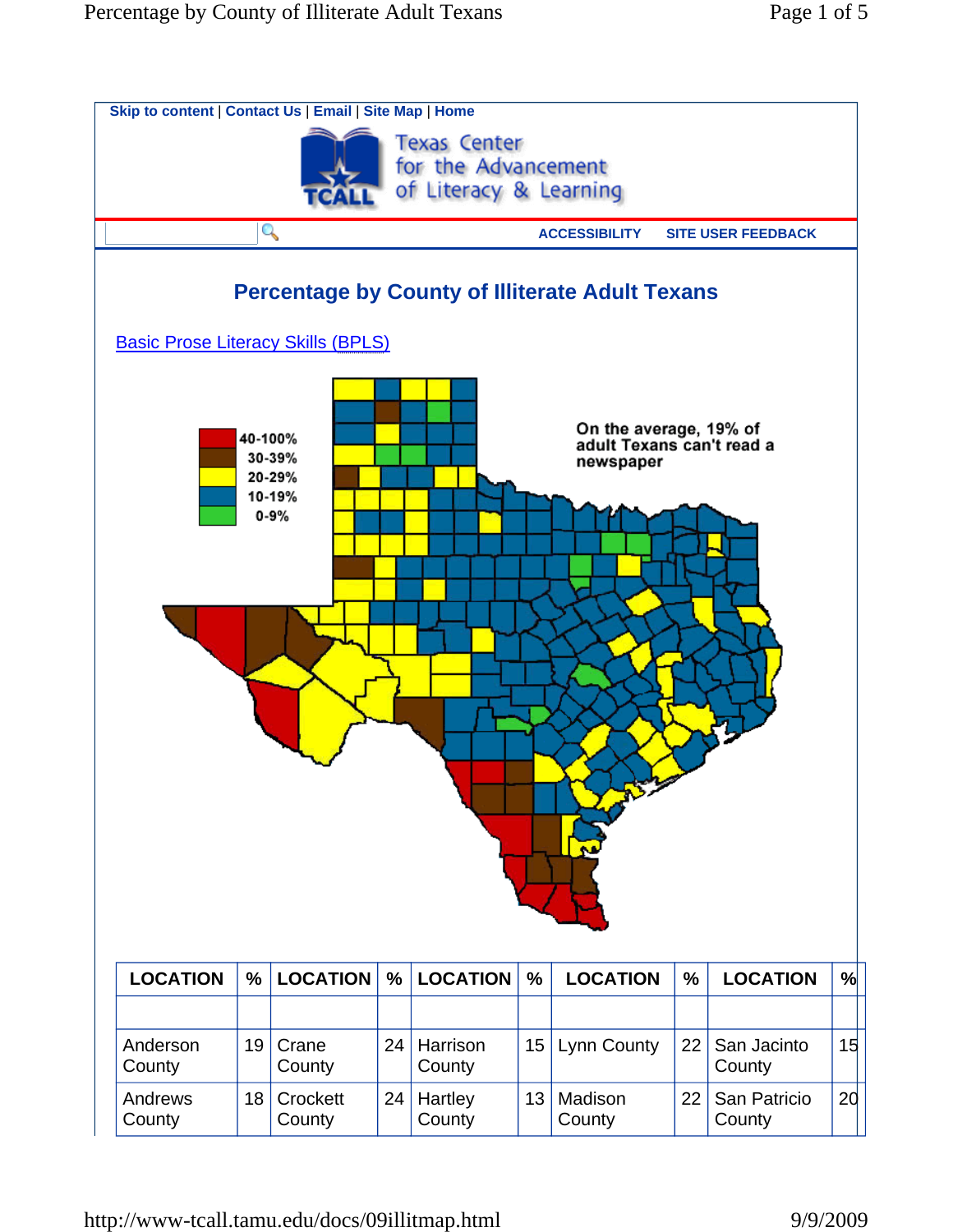| Angelina<br>County        | 22 | Crosby<br>County            | 24 | Haskell<br>County           | 17 | Marion<br>County           | 17 | San Saba<br>County        | 17 |
|---------------------------|----|-----------------------------|----|-----------------------------|----|----------------------------|----|---------------------------|----|
| Aransas<br>County         | 17 | Culberson<br>County         | 32 | Hays<br>County              | 10 | Martin<br>County           | 23 | Schleicher<br>County      | 23 |
| Archer<br>County          | 14 | Dallam<br>County            | 21 | Hemphill<br>County          | 12 | Mason<br>County            | 12 | Scurry<br>County          | 16 |
| Armstrong<br>County       | 11 | <b>Dallas</b><br>County     | 21 | Henderson<br>County         | 14 | Matagorda<br>County        | 22 | Shackelford<br>County     | 12 |
| Atascosa<br>County        | 9  | Dawson<br>County            | 25 | Hidalgo<br>County           | 50 | <b>Maverick</b><br>County  | 56 | Shelby<br>County          | 21 |
| Austin<br>County          | 21 | <b>Deaf Smith</b><br>County | 27 | <b>Hill County</b>          | 17 | <b>McCulloch</b><br>County | 18 | Sherman<br>County         | 18 |
| <b>Bailey</b><br>County   | 15 | <b>Delta</b><br>County      | 11 | Hockley<br>County           | 18 | McLennan<br>County         | 15 | <b>Smith County</b>       | 13 |
| <b>Bandera</b><br>County  | 9  | Denton<br>County            | 8  | Hood<br>County              | 9  | <b>McMullen</b><br>County  | 17 | Somervell<br>County       | 13 |
| <b>Bastrop</b><br>County  | 15 | <b>DeWitt</b><br>County     | 19 | Hopkins<br>County           | 16 | Medina<br>County           | 17 | <b>Starr County</b>       | 65 |
| <b>Baylor</b><br>County   | 14 | <b>Dickens</b><br>County    | 18 | Houston<br>County           | 19 | Menard<br>County           | 18 | <b>Stephens</b><br>County | 15 |
| <b>Bee County</b>         | 21 | Dimmit<br>County            | 34 | Howard<br>County            | 19 | Midland<br>County          | 13 | Sterling<br>County        | 16 |
| <b>Bell County</b>        | 13 | Donley<br>County            | 10 | Hudspeth<br>County          | 52 | <b>Milam County</b>        | 19 | Stonewall<br>County       | 16 |
| <b>Bexar</b><br>County    | 17 | Duval<br>County             | 31 | Hunt<br>County              | 13 | <b>Mills County</b>        | 14 | Sutton<br>County          | 25 |
| <b>Blanco</b><br>County   | 12 | Eastland<br>County          | 15 | Hutchinson<br>County        | 14 | Mitchell<br>County         | 22 | Swisher<br>County         | 18 |
| <b>Borden</b><br>County   | 12 | Ector<br>County             | 21 | Irion<br>County             | 12 | Montague<br>County         | 13 | <b>Tarrant</b><br>County  | 14 |
| <b>Bosque</b><br>County   | 13 | Edwards<br>County           | 22 | <b>Jack</b><br>County       | 14 | Montgomery<br>County       | 11 | Taylor<br>County          | 12 |
| <b>Bowie</b><br>County    | 13 | El Paso<br>County           | 36 | Jackson<br>County           | 18 | Moore<br>County            | 32 | <b>Terrell</b><br>County  | 22 |
| <b>Brazoria</b><br>County | 13 | <b>Ellis</b><br>County      | 13 | Jasper<br>County            | 17 | <b>Morris</b><br>County    | 16 | <b>Terry County</b>       | 25 |
| <b>Brazos</b><br>County   | 14 | Erath<br>County             | 13 | <b>Jeff Davis</b><br>County | 15 | Motley<br>County           | 15 | Throckmorton<br>County    | 11 |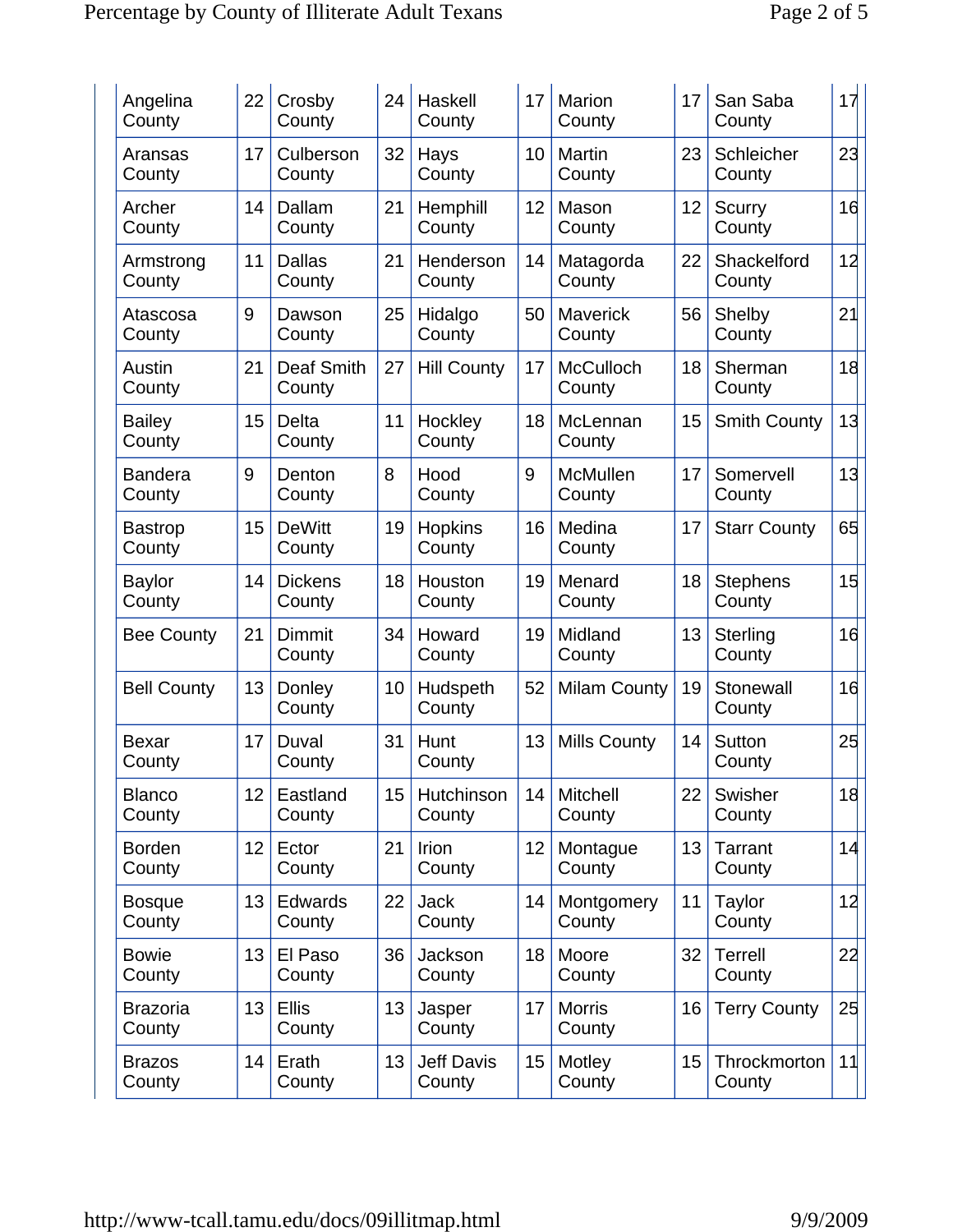| <b>Brewster</b><br>County  | 15 | <b>Falls</b><br>County  | 22 | <b>Jefferson</b><br>County | 18 | Nacogdoches<br>County   | 16             | <b>Titus County</b>        | 29 |
|----------------------------|----|-------------------------|----|----------------------------|----|-------------------------|----------------|----------------------------|----|
| <b>Briscoe</b><br>County   | 15 | Fannin<br>County        | 15 | Jim Hogg<br>County         | 38 | Navarro<br>County       | 20             | <b>Tom Green</b><br>County | 15 |
| <b>Brooks</b><br>County    | 36 | Fayette<br>County       | 17 | Jim Wells<br>County        | 27 | <b>Newton</b><br>County | 20             | <b>Travis County</b>       | 13 |
| <b>Brown</b><br>County     | 14 | <b>Fisher</b><br>County | 16 | Johnson<br>County          | 12 | <b>Nolan County</b>     | 18             | <b>Trinity County</b>      | 16 |
| <b>Burleson</b><br>County  | 17 | Floyd<br>County         | 23 | Jones<br>County            | 19 | <b>Nueces</b><br>County | 17             | <b>Tyler County</b>        | 16 |
| <b>Burnet</b><br>County    | 13 | Foard<br>County         | 16 | <b>Karnes</b><br>County    | 26 | Ochiltree<br>County     | 22             | Upshur<br>County           | 13 |
| Caldwell<br>County         | 19 | Fort Bend<br>County     | 24 | Kaufman<br>County          | 14 | Oldham<br>County        | 11             | <b>Upton County</b>        | 24 |
| Calhoun<br>County          | 22 | Franklin<br>County      | 14 | Kendall<br>County          | 8  | Orange<br>County        | 13             | Uvalde<br>County           | 27 |
| Callahan<br>County         | 12 | Freestone<br>County     | 16 | Kenedy<br>County           | 32 | Palo Pinto<br>County    | 15             | Val Verde<br>County        | 35 |
| Cameron<br>County          | 43 | <b>Frio County</b>      | 32 | Kent<br>County             | 12 | Panola<br>County        | 14             | Van Zandt<br>County        | 14 |
| Camp<br>County             | 22 | Gaines<br>County        | 30 | Kerr<br>County             | 12 | Parker<br>County        | 9              | Victoria<br>County         | 16 |
| Carson<br>County           | 10 | Galveston<br>County     | 13 | Kimble<br>County           | 17 | Parmer<br>County        | 30             | Walker<br>County           | 18 |
| <b>Cass County</b>         | 15 | Garza<br>County         | 23 | King<br>County             | 10 | Pecos<br>County         | 28             | Waller<br>County           | 20 |
| Castro<br>County           | 26 | Gillespie<br>County     | 12 | Kinney<br>County           | 22 | <b>Polk County</b>      | 17             | <b>Ward County</b>         | 21 |
| Chambers<br>County         | 12 | Glasscock<br>County     | 19 | Kleberg<br>County          | 23 | <b>Potter County</b>    | 20             | Washington<br>County       | 15 |
| Cherokee<br>County         | 20 | Goliad<br>County        | 16 | Knox<br>County             | 21 | Presidio<br>County      | 61             | <b>Webb County</b>         | 48 |
| <b>Childress</b><br>County | 20 | Gonzales<br>County      | 29 | La Salle<br>County         | 34 | <b>Rains County</b>     | 14             | Wharton<br>County          | 20 |
| <b>Clay County</b>         | 11 | Gray<br>County          | 24 | Lamar<br>County            | 13 | Randall<br>County       | $\overline{7}$ | Wheeler<br>County          | 15 |
| Cochran<br>County          | 24 | Grayson<br>County       | 11 | Lamb<br>County             | 22 | Reagan<br>County        | 25             | Wichita<br>County          | 13 |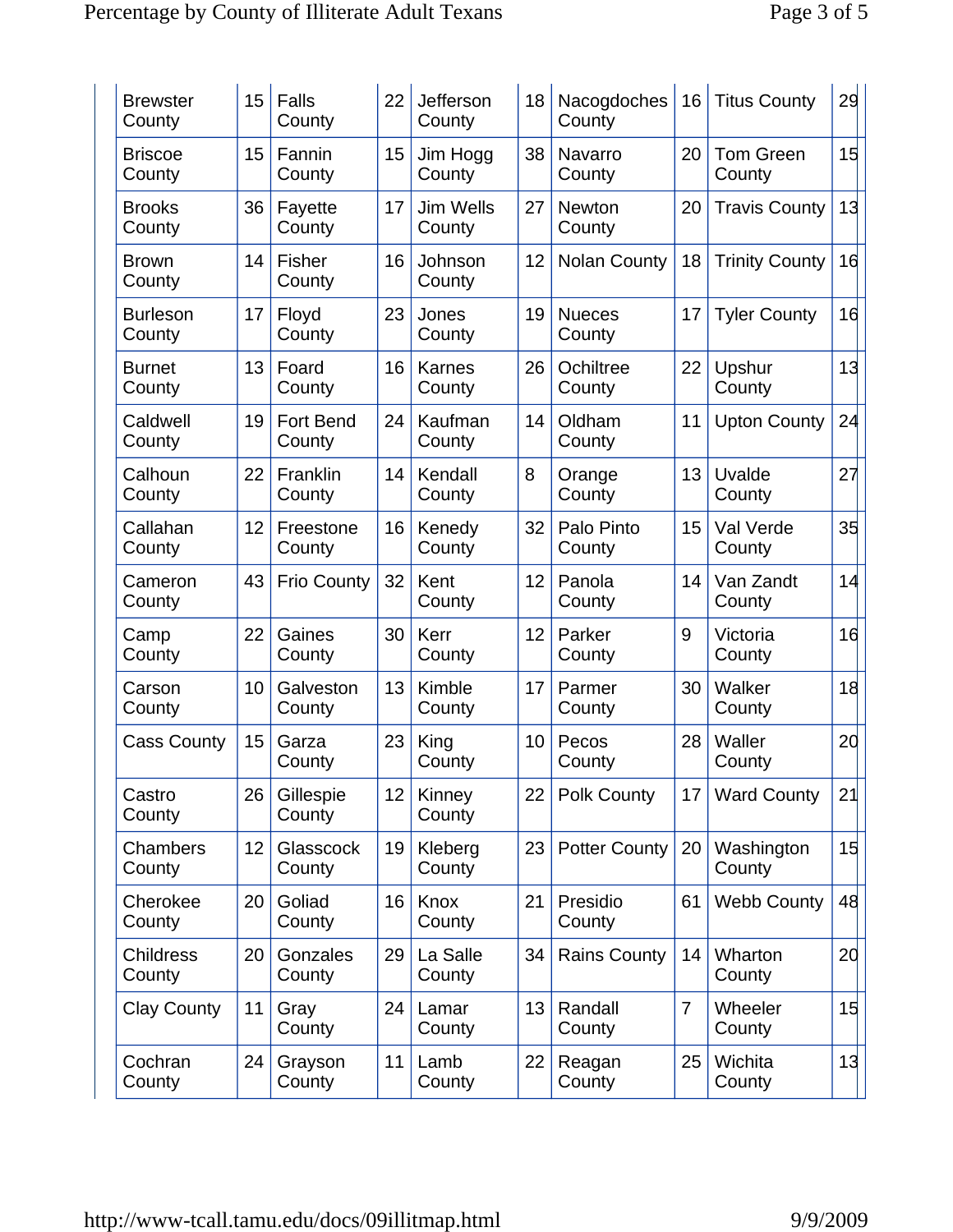| <b>Coke County</b>   | 14 | Gregg<br>County         | 14 | Lampasas<br>County  | 12 | <b>Real County</b>         | 14             | Wilbarger<br>County  | 15 |
|----------------------|----|-------------------------|----|---------------------|----|----------------------------|----------------|----------------------|----|
| Coleman<br>County    | 16 | Grimes<br>County        | 20 | Lavaca<br>County    | 17 | <b>Red River</b><br>County | 18             | Willacy<br>County    | 40 |
| <b>Collin County</b> | 8  | Guadalupe<br>County     | 14 | Lee County          | 19 | Reeves<br>County           | 37             | Williamson<br>County | 8  |
| Collingsworth<br>Co  | 15 | Hale<br>County          | 23 | Leon<br>County      | 16 | Refugio<br>County          | 21             | Wilson<br>County     | 15 |
| Colorado<br>County   | 20 | <b>Hall County</b>      | 25 | Liberty<br>County   | 16 | <b>Roberts</b><br>County   | $\overline{7}$ | Winkler<br>County    | 26 |
| Comal<br>County      | 10 | Hamilton<br>County      | 13 | Limestone<br>County | 19 | Robertson<br>County        | 21             | <b>Wise County</b>   | 12 |
| Comanche<br>County   | 19 | Hansford<br>County      | 23 | Lipscomb<br>County  | 17 | Rockwall<br>County         | 8              | <b>Wood County</b>   | 13 |
| Concho<br>County     | 20 | Hardeman<br>County      | 15 | Live Oak<br>County  | 17 | <b>Runnels</b><br>County   | 19             | Yoakum<br>County     | 29 |
| Cooke<br>County      | 13 | Hardin<br>County        | 12 | Llano<br>County     | 10 | <b>Rusk County</b>         | 16             | Young<br>County      | 13 |
| Coryell<br>County    | 14 | <b>Harris</b><br>County | 21 | Loving<br>County    | 10 | Sabine<br>County           | 14             | Zapata<br>County     | 46 |
| Cottle<br>County     | 17 |                         |    | Lubbock<br>County   | 13 | San<br>Augustine<br>County | 19             | Zavala<br>County     | 42 |

## **Basic Prose Literacy Skills (BPLS)**

"Prose literacy is defined by reading materials arranged in sentences and paragraphs. Examples of prose literacy include newspaper articles, editorials and brochures. Adults who lack BPLS have skills that range from being unable to read and understand any written information to being able only to locate easily identifiable information. In short, commonplace prose text in English, but nothing more advanced. The percentage of those who lack BPLS reflects the magnitude of the adult household population at the lowest level of English literacy."

**Source:** National Center for Education Statistics (NCES),

U.S. Dept. of Education, Institute of Education Sciences *January 2009 National Assessment of Adult Literacy* 

*Indirect County and State Estimate of the Percentage of Adults at the Lowest Literacy Level*

http://nces.ed.gov/pubs2009/2009482.pdf http://nces.ed.gov/naal/estimates/StateEstimates.aspx